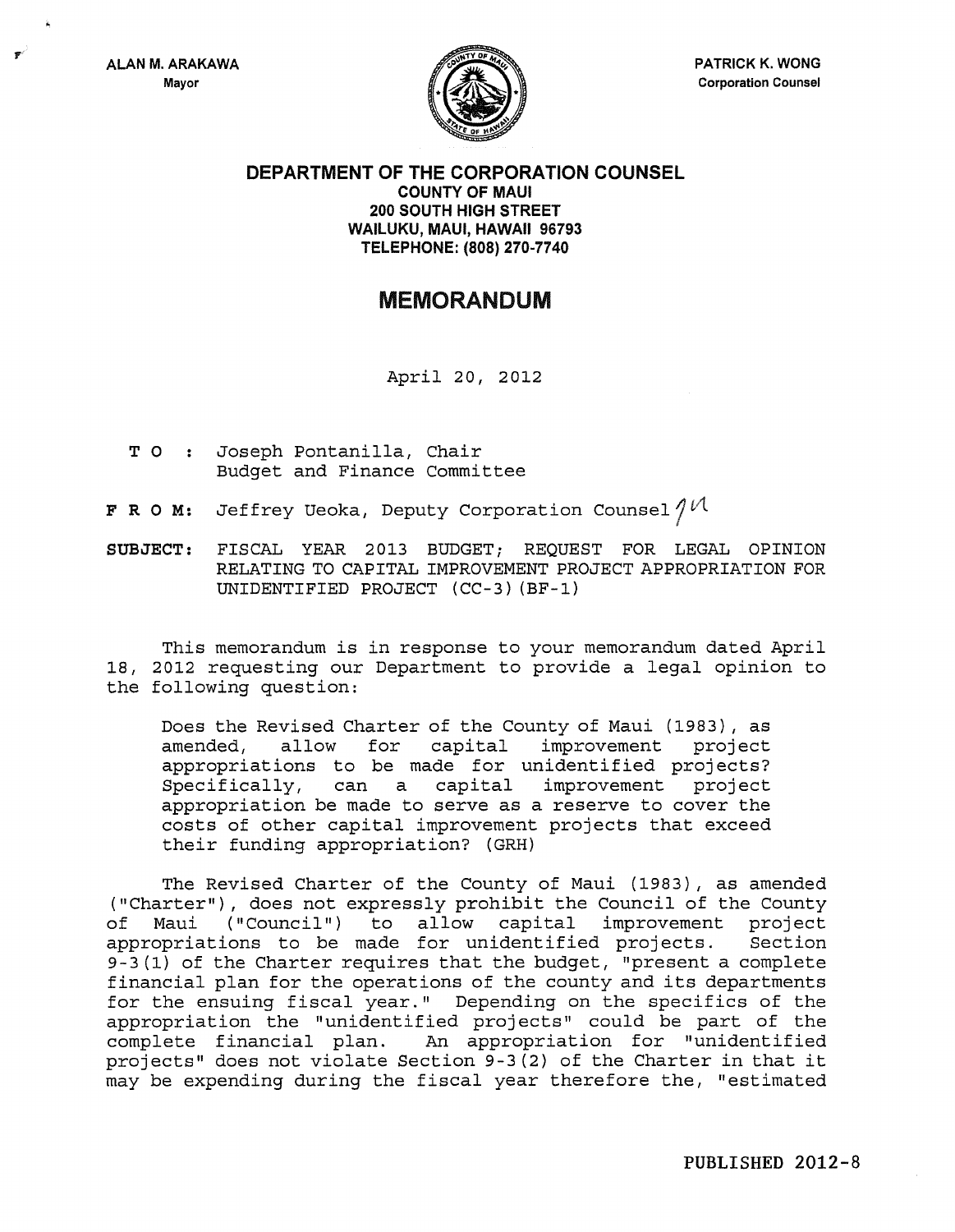Joseph Pontanilla, Chair Budget and Finance Committee Page 2 April 20, 2012

revenues, proposed expenditures and total appropriations for the ensuing fiscal year shall be equal in amount."

A capital improvement project appropriation for unidentified projects may not satisfy the requirements of Section 9-6 of the Charter, which states, in relevant part:

1. The capital program shall contain at least the following:

a. A simple, general summary of the **detailed contents of the program.** 

b. The **capital improvements pending or proposed to be undertaken within the ensuing fiscal year,** together with the estimated cost of each improvement and the pending or proposed method of financing it.

(Emphasis added)

An appropriation more specific than "unidentified projects" would better meet the requirement to provide, at a minimum, the "detailed contents of the program[,]" and a listing of the, "capital improvements pending or proposed to be undertaken within the ensuing fiscal year [.] " We would recommend, if the Council prefers to authorize the appropriation, that it place restrictions or limitations on the disbursement of the appropriation for<br>"unidentified projects". The Council is authorized to place The Council is authorized to place restrictions and limitations pertaining to an appropriation, Section 9-7(1) of the Charter states, "[a]ny condition, limitation or restriction to be controlled by the council with respect to the disbursement of any appropriation shall be set forth in the budget or in the capital program, as the case may be."

In addressing the specific situation of a capital improvement project appropriation intended to serve as a reserve to cover the costs of capital improvement projects that exceed their funding appropriation, the issue of whether the appropriation satisfies Section 9-6 of the Charter would depend on the specific language of the appropriation. Again, it is within the Council's discretion to place restrictions and limitations on the appropriation that could limit the disbursement of the appropriation to certain capital improvement projects and even limit the percentage of the fund that could be applied to the specific capital improvement projects.